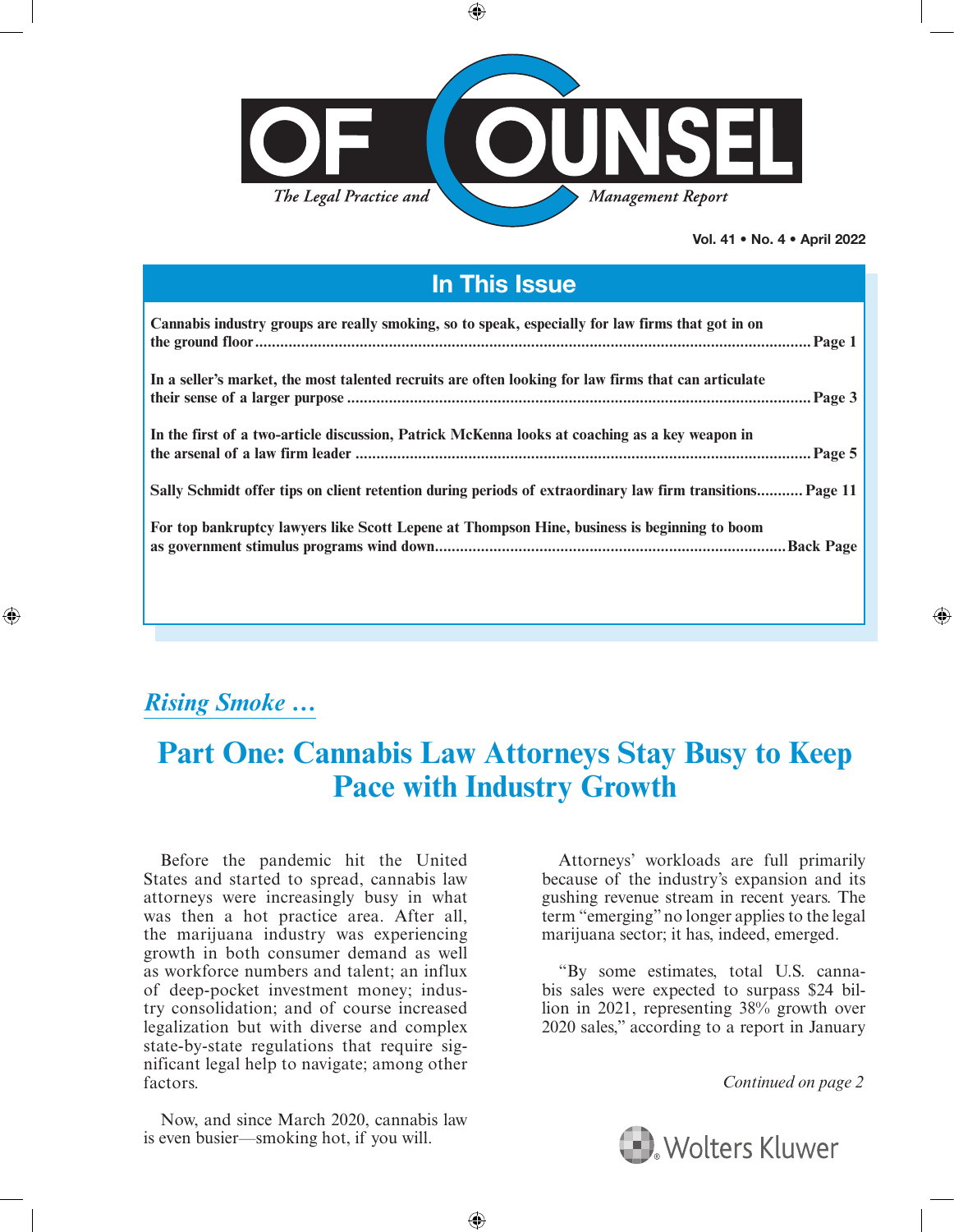by Reuters. "In considering the industry's broader effects on the economy, a recent analysis published by *MJBizFactbook* projected that the cannabis industry is expected to add \$92 billion to the U.S. economy in 2021." [The fact book contains marijuana business data collected and analyzed by the editors of the trade publication *MJBiz Daily*.]

The most recent surge in business and legal activity is a direct result of a significant escalation in consumption during the COVID era.



⊕

—From a *Declaration of Principles* jointly adopted by a committee of the American Bar Association and a Committee of Publishers and Associations.

*www.WoltersKluwerLR.com*

"The market is thriving, particularly since the beginning of the COVID pandemic, when many jurisdictions established cannabis as essential," says Jonathan Robbins, the cannabis law chair at Miami-based Akerman, which has 30 attorneys serving the industry full-time or in some capacity. "Given the current environment in which we're living, people are heavily burdened with stress. Thus now more than ever, the therapeutic benefits of cannabis are being embraced."

Jonathan Storper, the leader of the cannabis law group at the national firm Hanson Bridgett in San Francisco, concurs. "The regulated cannabis market is growing by leaps and bounds," he says.

### Barriers Still Exist

That's not to say, of course, that all impediments have been cleared for even more growth. "Financing remains a challenge, however, because of federal legal restrictions and black-market competition," Storper adds.

Although states are increasingly legalizing pot, New York and Virginia among some of the most recent ones, the federal ban places unfriendly-business complexities on the industry. One major problem centers on the legal framework requiring banks to be federally insured by the FDIC, which means, in large measure, marijuana businesses can't use banks so cannabis is a cash-operated business, which presents several obstacles. For example, it makes it difficult for dispensaries and other cannabis businesses to pay employees, attorneys, other professionals, and their taxes.

What's more, without action on Capitol Hill and in the White House to legalize pot nationwide—something an overwhelming majority of Americans want, according to poll after poll—market competition will take

*Continued on page 13*

⊕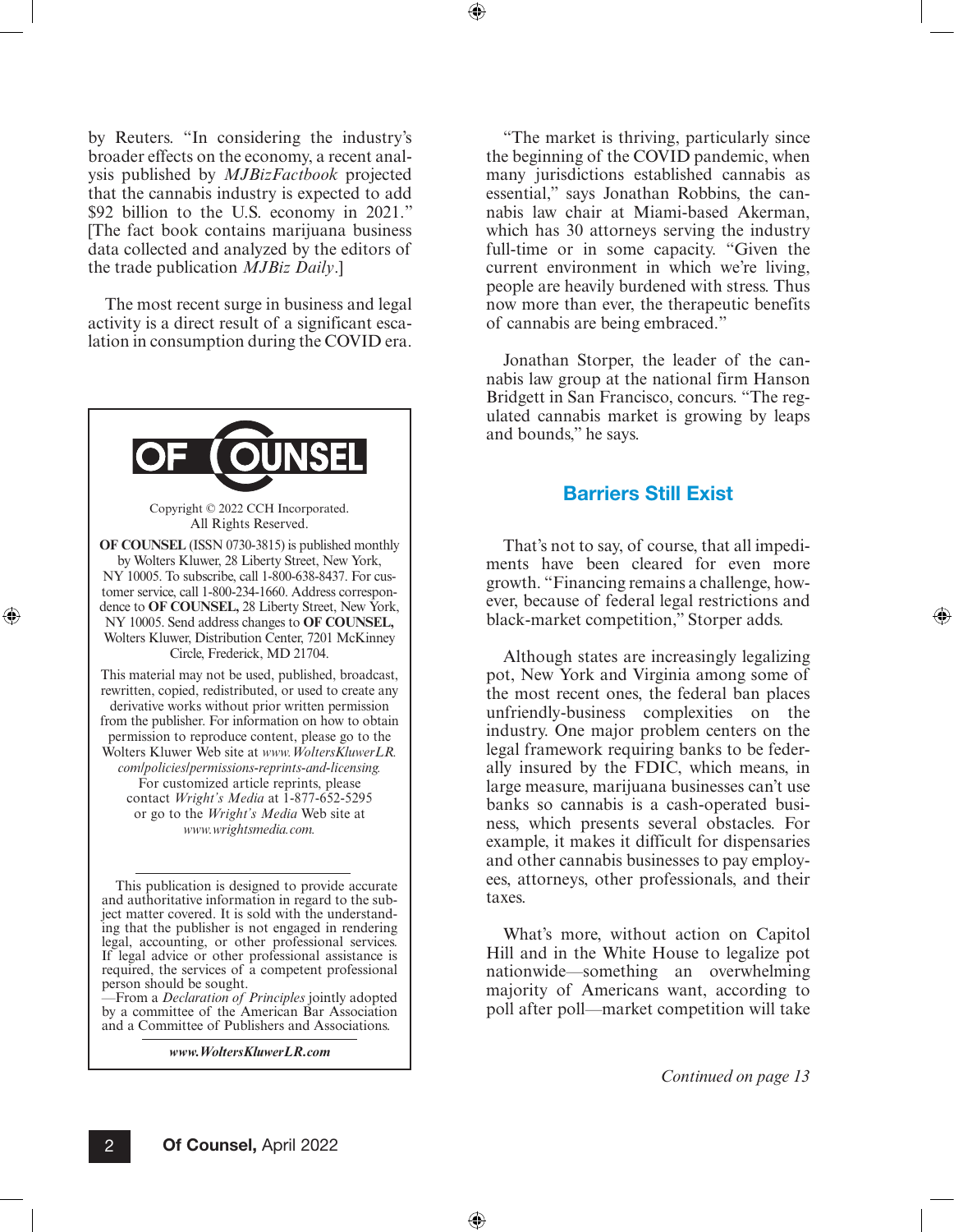## From the Editors

 $\textcircled{\scriptsize{+}}$ 

## <span id="page-2-0"></span>*Taylor's Perspective …*

# **More Law Firms Take a Stand and Take Action—More Should Follow Suit**

Now that we've passed the two-year mark since COVID entered our lives, and as public officials and private businesses continue to lift restrictions, many of us see the holy grail gradually manifesting: normalcy.

But of course the pandemic changed us—intellectually, emotionally, and, for some, occupationally. As has been well-documented, millions of Americans, including attorneys, changed jobs or at least recalibrated the direction of their career arc. Deep inner reflection often served as the catalyst for that change—or for many, so too did a simple dislike or even disdain for how they made their living and how they were treated on the job.

⊕

Legal recruiters have been seeing a lot of this naval gazing that leads to career moves—among seasoned partners, midcareer attorneys, and young associates alike. "I think the pandemic has made [many people] re-evaluate their internal sense of purpose – that is, how much time they want to spend with their families, or where they want to be in five or 10 years," says Sarah Morris, managing director of the San Francisco office of international legal recruitment firm Macrae.

Increasingly, attorneys want their law firm to operate with a sense of purpose as a cornerstone of its culture. It's something that clearly figures into the hiring equation.

"Of course they want money but all things being equal that's going to be a differentiator," says Lisa Smith, a consultant with Washington, DC-based Fairfax Associates. "I've seen some firms that can't afford to offer [BigLaw-money compensation] offering a sense of purpose and values that align with many young associates as well as laterals. I'm working with a firm that's very involved in human rights issues and social justice and that's a big recruiting play for them."

⊕

Sometimes when a firm's values don't gel with those of certain attorneys, those lawyers leave, even if they have to take a pay cut. A 40-something, very successful junior partner told me earlier this year that he made the decision to leave a large, prestigious, top-tier partnership because of a remark by a firm leader that, to the junior partner, reflects a deep-rooted, firm-wide attitude.

"I was talking about the environmental, social, and governance concerns among several of our colleagues, and this senior partner interrupted me. 'You know what? A lot of us are already sick and tired of all this ESG [crap].' He then turned and walked away. I'd already been having trouble reconciling my beliefs with many of the cultural changes, for the worse, that I saw at the firm as we continued to grow bigger and bigger. That comment was indicative of those changes and proved to be the proverbial straw that broke the camel's back. I called a legal recruiter the next day."

 $\bigoplus$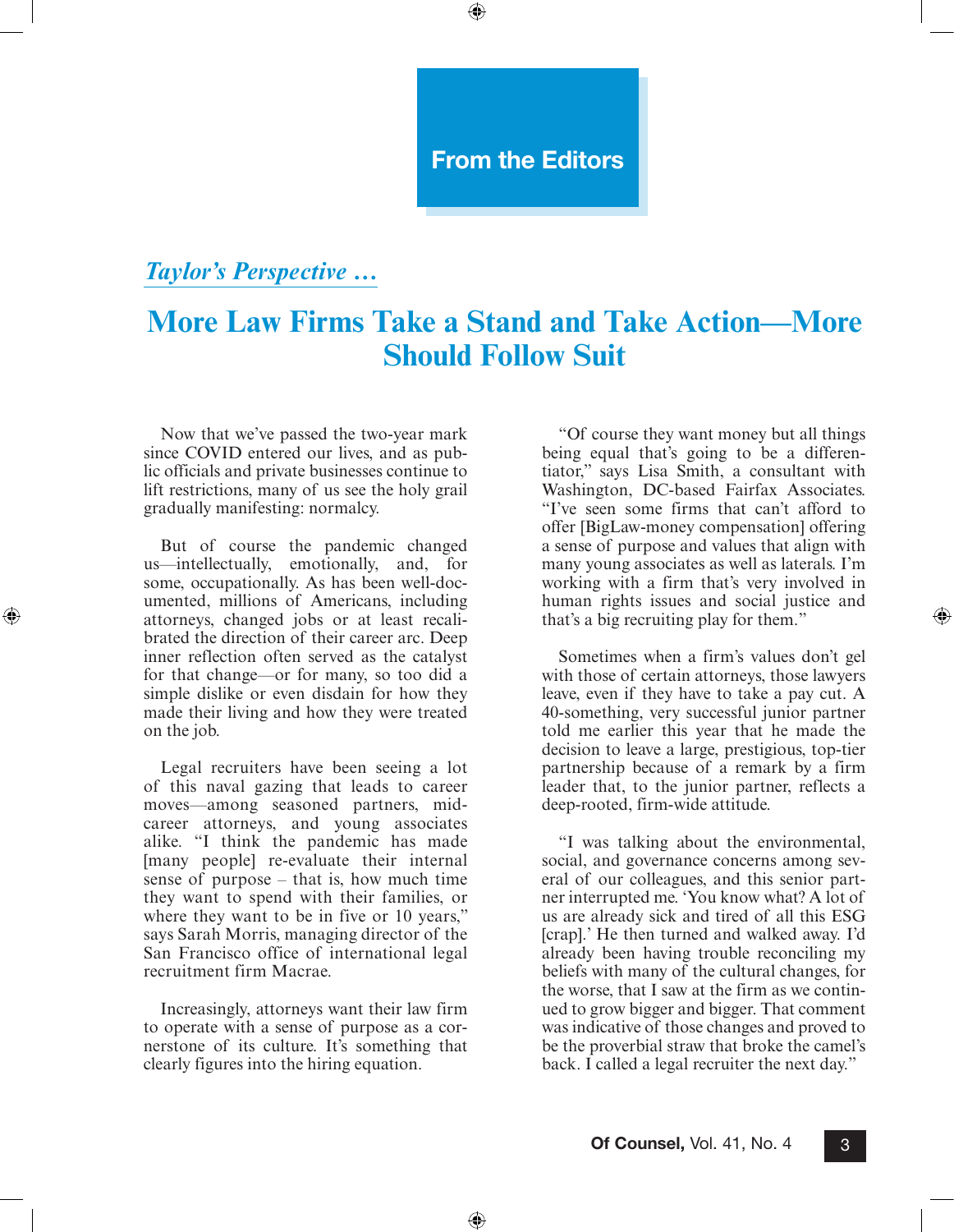⊕

He soon landed at a highly regarded and profitable firm that didn't compensate him as much as his former partnership did but had a clearly articulated sense of purpose. Importantly, his new firm demonstrated it through their actions in many ways, including a robust pro bono practice. "I couldn't be happier," he says of his move.

## Getting Involved to Improve the World

Fortunately, more and more law firms are getting the message, taking a stand on vital issues, and launching initiatives to make a difference. "Firms have been more focused on touting ESG initiatives," Morris says, adding that elevating attorneys to more prominent roles with new job titles sends the right signal. "In February a Silicon Valley-based firm promoted the attorney heading its pro bono program from counsel to the newly created role of 'pro bono partner.'"

It wasn't so long ago that the vast majority of law firms steered far away from sociopolitical matters for fear of conflicting with clients' values. The thinking: *Controversy can cost us credibility—and currency.*

⊕

"In the past," Smith says, "when events happened and issues emerged on the national or international stage law firms usually sat back and said, 'That's not our business to comment on or act upon.' I feel now more firms are stepping up, taking a stand, and taking action on things they believe in."

Morris also points out that more law firms are collaborating with in-house legal departments on pro bono projects. They do this, she says, "with the aim of fostering both a sense of purpose and stronger relationships with clients." While this approach acts as an effective business development tool, more importantly it presents a way to use combined resources and talent to better help the intended recipients of the community service efforts.

For their regular feature entitled "Insights," the consultants at Fairfax wrote a piece called "Looking Ahead in 2022" and posted it on their website." In it they covered several areas that prudent firms should focus on or at least consider. One had to with the need for partnerships to define (or redefine) and implement strategy and vision. What followed was prose, which addresses the topics and supports the assertions in this editorial:

"Part of developing a strategy and vision is articulating a sense of purpose. What does the firm stand for and value? When will the firm take a stand on something? Employees around the globe are prioritizing purpose in making decisions about joining/leaving jobs, and law firms are not immune from this trend.

"In fact, it is an area where law firms may have an advantage as they can use firm talent and resources to fight for social justice, sustainability, or other areas where the law can advance the firm's values. Having the opportunity to be involved in these efforts can be a draw for young lawyers. And because clients are also reinforcing their values and purpose, being able to partner with clients when those values are aligned can be a powerful tool for client retention."

Making a difference and improving people's lives—not to mention helping save the planet from climate-induced destruction—is also "powerful." Some may roll their eyes at this, scoff, and laugh it off dismissively. But applying the talent and resources that lawyers have to advance cultural stability, provide support and comfort for those in need, and offer empathy and action to enhance the world is nothing to ridicule. To quote the question posed (with the answer implied) by talented songwriter Nick Lowe and brought to life by the incomparable musician Elvis Costello, "what's so funny 'bout peace, love, and understanding?" ■

—Steven T. Taylor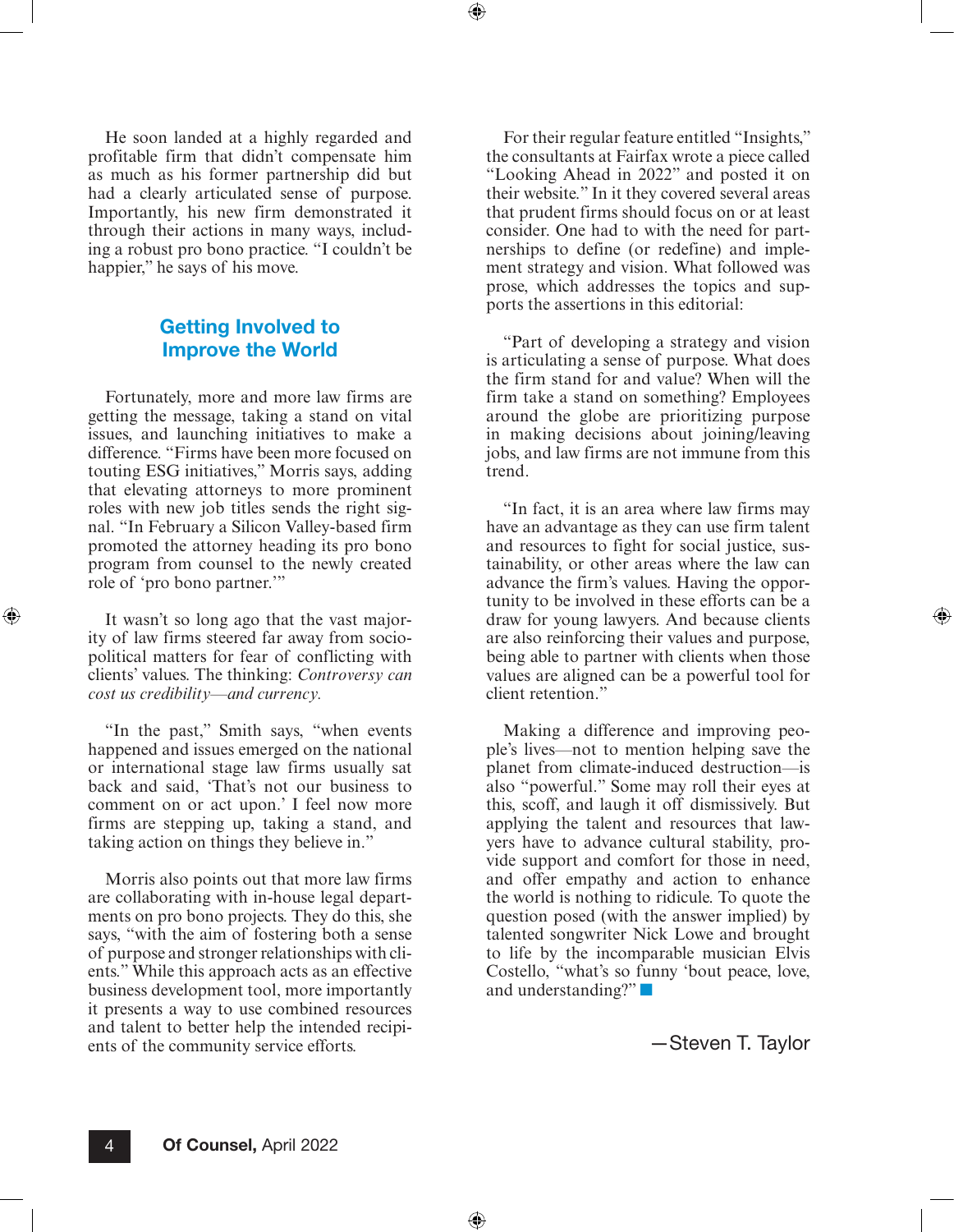# **What High-Performing Leaders Do: Coach Partners One-On-One (Part 1)**

<span id="page-4-0"></span> $\textcircled{\scriptsize{+}}$ 

One of my more memorable career achievements was being hired to conduct leadership training for the in-house Legal Department Heads at a pioneering technology company called Intel. What made this experience especially extraordinary (and ironic) is that a good part of my first day's instruction covered the importance and logistics for conducting oneon-one coaching. The ironic aspect of this was how I was first introduced to the importance of leaders engaging in coaching—through reading (*High Output Management* published back in 1983) the work of Andrew S. Grove, co-founder, Chair, and CEO of . . . Intel.

Leadership is about behavior and one of the most critical skills for any leader is in being a good coach. Almost everyone can benefit from the straight talk and support of someone you can turn to for a bit of guidance or just talk to about an issue, either when you're lost or stuck in old patterns can

⊕

be enormously helpful, especially when this person is someone who knows you and someone you can trust enough to reveal your blind spots and vulnerabilities.

Are you constantly fighting fires or having to deal with various performance issues? Engaging in constructive one-on-one discussions can help you catch interpersonal conflicts or underperformance issues before they've exploded. As a leader you still have to follow through on what you learn but knowing about a problem when it's first developing can make it much easier to address than when you have to triage later.

As a practice or industry group leader you have numerous colleagues who have career aspirations. They want to grow, build their skills, try new things, get acknowledged by their colleagues and in the marketplace. If you don't have the conversations with your

⊕

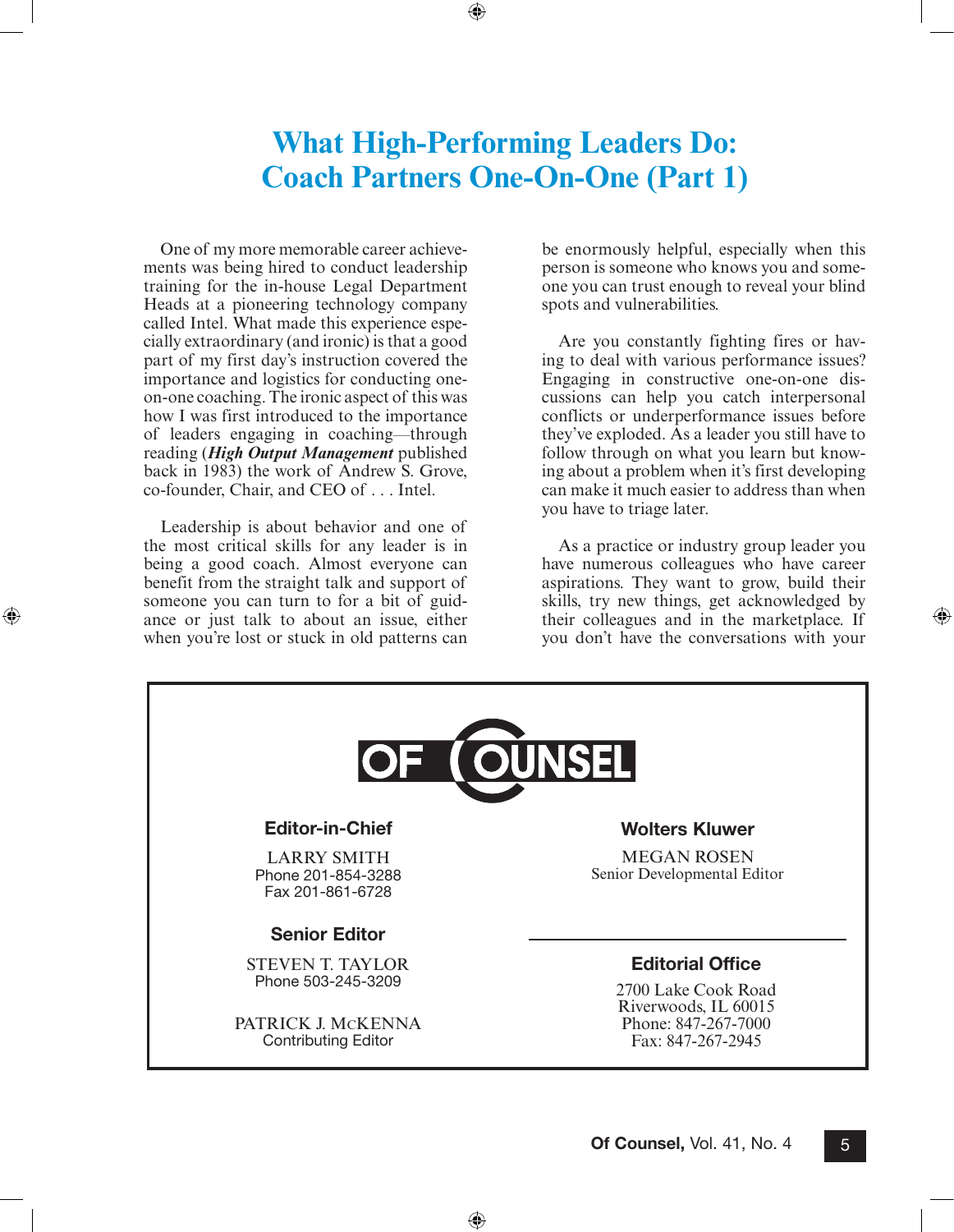people about this growth, they may just revert to autopilot, inadvertently doing the same old schtick day to day. Without regular one on ones, these conversations often get lost in the shuffle and only surface during annual reviews which are then quickly forgotten and never acted upon.

One of the great benefits of engaging in one-on-one coaching is that you set aside time for a colleague to talk about *them*. And you should not underestimate the impact of how showing that you care and that this individual is important can have on morale, commitment and trust in you as the group's leader. The more you get to know your people, especially through one-on-one conversations, the more you will know how to motivate each partner uniquely.

There are other benefits to engaging in one-on-ones. And you don't need to be the one who is always offering counsel, especially to some more senior member of your team. Perhaps one of your team members is thinking about some new initiative and wants some unfiltered feedback before they invest a lot of time in it? You investing the time to arrange a one-on-one with a few of the more critical thinkers in your group may be the perfect way to both convert this individual's semi-baked idea into one that has impact as well as develop buy-in from a few key supporters.

⊕

There are many challenging dimensions to coaching: how to initiate it; when and how much to get involved; when to back off; what to say and what to leave unsaid; and how best to follow up. Successful practice leaders learn how to straddle the line between "too little" and "too much" coaching.

## I. Getting Ready to Coach

In a very *proactive* manner, high-performance group leaders will make it a habit to ask themselves on a weekly basis, who on their team might need some attention:

- Is anyone in noncompliance with our group standards?
- Is anyone struggling?

⊕

- Who needs help, even if they're not struggling?
- Who needs energizing?
- Who needs recognition or appreciation? (and don't overlook your Star performers)
- Is there anyone I haven't had coffee or lunch with recently (or otherwise paid personal attention to) in a while?
- Is anyone doing things that are disrupting the group?
- Who do I have the least solid relationship with?
- Are the juniors being looked after?
- Are there any conflicts going on between group members?

Meanwhile, in more of a *reactive* mode, spending time on coaching is what is required when some partner in your group:

- is unclear on where they want to go with their careers such that they are just cruising along doing the same old shtick;
- asks for advice, assistance, feedback, or support;
- is taking on a new task or responsibility;
- appears frustrated or confused;
- seems indecisive or stuck;
- is performing inconsistently;
- expresses a sincere desire to improve;
- performs below acceptable standards; or
- has a negative attitude that is impeding their work and the work of others.

It is also important to know *when not to coach.* Unless you are able to qualify and exceed the following conditions, you are probably not going to be able to provide effective coaching. You need to critically examine—do the people you are seeking to coach:

- consider you their trusted advisor?
- feel confident that you can help them to visualize and articulate their dreams?
- know you like them? (and do you actually like the people you are coaching?)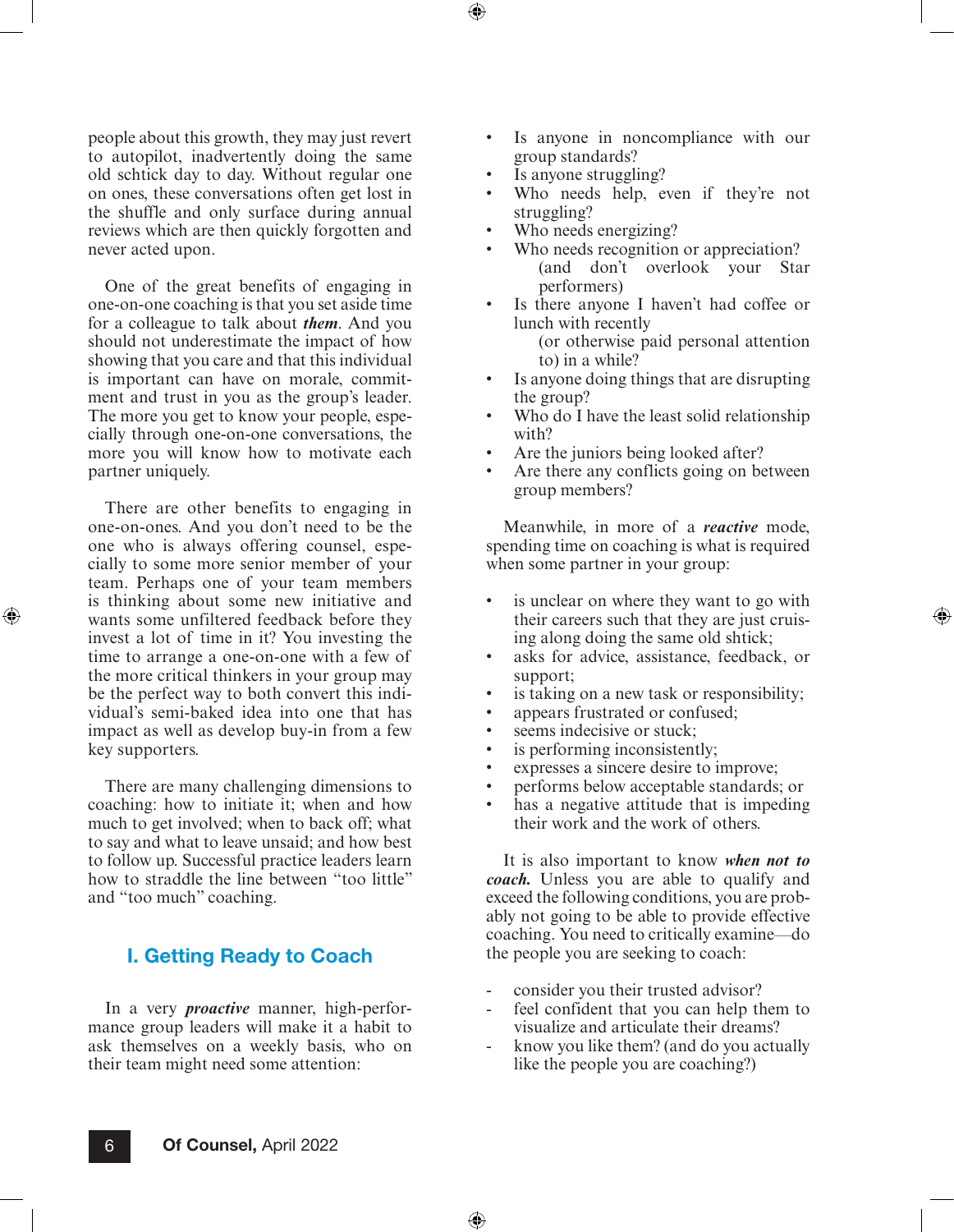view you as being someone who cares about others?

⊕

- see you as someone investing time toward building a strong relationship with them?
- feel comfortable admitting their flaws to you?
- see you as someone who would act and offer advice in their best interests (and not to make you look good)?

## II. Some Preconditions to Being **Effective**

• Developing Rapport

⊕

In a coaching relationship, the focus should be on your colleagues' professional goals and how they can be achieved. Your aim as coach is to create a level of rapport that encourages this individual to communicate honestly about their performance. If you have established good rapport you will feel comfortable and relaxed in each other's company to the extent that you can talk frankly and openly without either side feeling defensive.

Now, if you don't really know this individual, then you will need to build a foundation for the coaching relationship. You need to allow sufficient time for the coaching process and this aspect should not be hurried. Any attempt to rush it carries the danger of being seen as artificial, something you need to avoid at all costs. This is also true of the often-cited advice from coaching trainers that you should mirror your colleagues body language and speech patterns. If you are not skilled in this activity it can come across as false and potentially annoying, which will be detrimental to why you are conducting the coaching, especially if you work together.

The safest course of action is to talk about something that is work-related and about which you believe they have a genuine interest in or at least an opinion about. In the coaching meetings, after an initial greeting, open the conversation with a remark that lets your colleague know that you are genuinely interested in them and what they have to say. Then follow this with a question that leads the conversation into the aim of the coaching. Remember to actively listen and display your interest in what your colleague is saying and avoid doing too much of the talking.

Active Listening

To be an effective coach you must show that you are genuinely interested in the other person and what they have to say and want to help them develop their competencies and achieve their career aspirations. Therefore, in any effective one-on-one discussion, you need to hear precisely what is being said to you so that you have a clear understanding of the issue being conveyed. The principle of active listening is your disciplined ability to prevent distractions breaking your concentration during your discussions.

⊕

The amount of eye contact you have with your colleague during your one-on-one; your use of non-verbal signs like nodding and smiling; together with verbal confirmations (*interesting, tell me more*) are just some of the ways people assess how well they are being heard. One key element of active listening is your competence and attentiveness in being able to accurately paraphrase back to your colleague precisely what you have heard them say. Doing that confirms your understanding; helps develop rapport and empathy with the individual; and communicates your impartiality and comprehension.

To have effective communication you need to observe all the conscious and unconscious signs displayed, enabling you to discern the true meaning behind the spoken words. By truly listening you are able to form questions that serve to probe deeper into the essence of the subject and stimulate your colleagues' thinking process.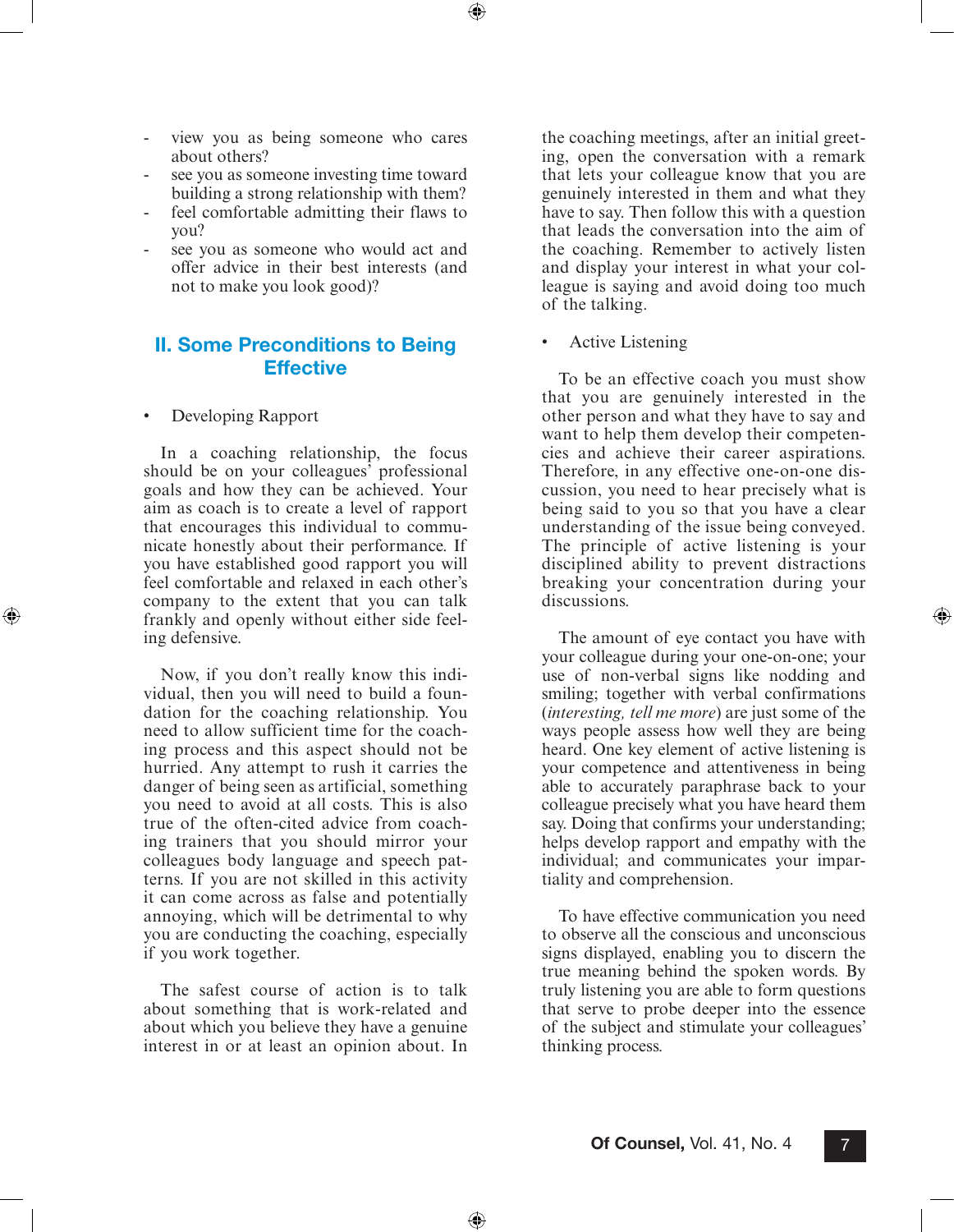## III. A Few Coaching Challenges to Keep in Mind

Most professionals view themselves as rugged individualists making autonomous decisions, charting their career and mapping out their futures. When we offer these same professionals some coaching assistance, we tend to base our perceptions and prescriptions on our own behavior, performance, personality, and sense of what we believe appropriate. So, some of the built-in mindset challenges that may affect your coaching abilities include:

#### • *How first impressions can stick*

⊕

Your perceptions color your reality and are actually capable of altering your relationships. Once we form a first impression of an individual, we strongly resist changing that impression. Further, once we have formed that first impression, we then tend to rationalize the individual's characteristics and behaviors to fit our preconceived impression.

We tend to package all information that we collect about an individual. Most of us have a menu of favorite labels we use to describe different people. After some observation we select one of those labels and assign it to the person.

If your overall impression of someone is positive you will likely have a tendency to discount some of their faults. Similarly, if your overall impression of a person is slightly negative, you may tend to overlook their positive traits. While many of the traits, characteristics, or behaviors associated with a particular label might fit this particular individual, others will not. But, because we tend to hold the bundle together as a convenient whole, we tend not to closely scrutinize the attributes that may not fit.

Most of us would have a difficult time reconciling a negative impression of someone with outstanding performance in certain areas. Instead, we attribute lower performance in all areas, even though some actually may be inaccurate, in order to make sense of our overall impression.

⊕

We may acknowledge an individual's weaknesses in a key area but rationalize them because we like this person, and the person has strengths in other areas. But, if those weaknesses are found in critical areas, they may have a significant influence on our overall impression.

• *How we tend to view failure differently, depending on who is failing*

We tend to blame our own personal shortcomings on factors in our environment, while we tend to blame the failures of others on the individual.

When we have fallen short of expectations, we are likely to summarize our behavior as "having had a bad day," or helping others understand just how "*the circumstances had changed*." Alternatively, in the very same situation, if the failure were the result of someone else's action (or lack thereof), we could just as easily be talking about how "*he does not have sufficient experience to handle the responsibility*," or how the management of this matter suffered from "*his obvious failure to properly communicate."*

• *How, over time, many seem to just naturally rest on their laurels*

Over time we all tend to develop a level of performance that becomes comfortable.

As professionals master their craft, they typically try to achieve a comfortable level of performance as expressed by hours spent at the office, hours billable, new client volume generated or any combination of familiar metrics. As we increase our knowledge and skill doing an effective job for clients becomes more routine and less stressful than when we first began in the profession. Eventually we reach a level of competence where we feel we have mastered our job and then begin to coast at a comfortable level.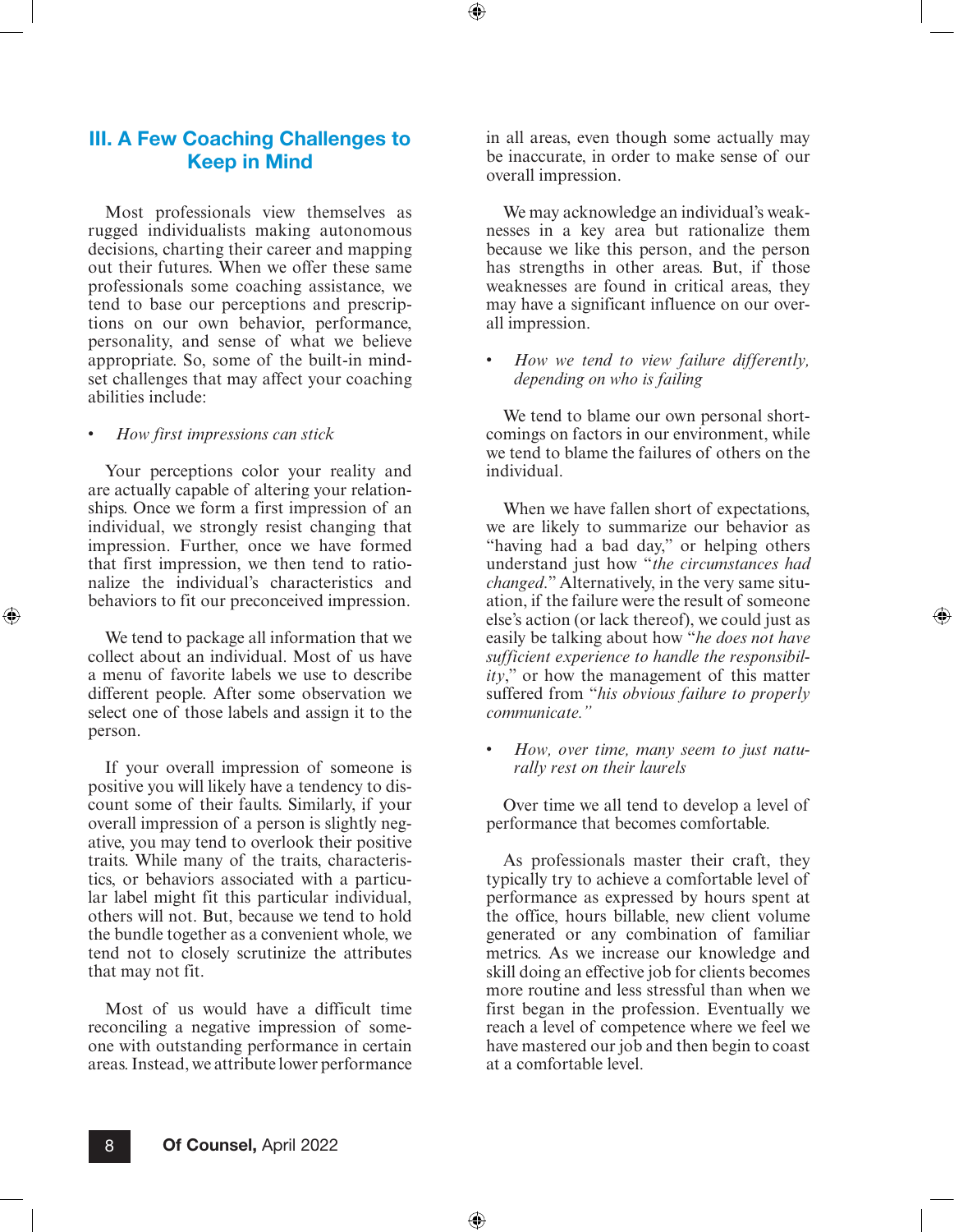Professionals who would never have been satisfied with average grades at law school now consider being average, in their personal performance metrics as compared to other partners, quite acceptable.

⊕

This may be where the concept of 'resting on one's laurels' had its origins. Professionals will then attempt to justify how they continue to perform at the same levels, if not at a higher level than they did in previous years. As we become more senior, we also tend to believe that we have paid our dues and should not have to continue to make payment. We look forward to a time when we are able to produce excellent performance without exerting too much effort. This might work except for the fact that things change—our skills become passé and our competencies become commoditized. Meanwhile, the more senior we are, the more people's expectations of us increase. The older we are the more people expect that we should know and the more we know, the more we are expected to excel.

Many believe that the simplest way to increase someone's contribution is to have them work harder, put in more billable hours and exert greater effort. But increasingly, with seniority, the expectations of more hours leads only to extreme anxiety, potential burnout substance abuse, and irritable behavior. The only way to help these partners increase their contribution is to help them work smarter rather than harder.

⊕

• *How we need to find agreement on what needs changing*

We cannot change something when we half-heartedly agree to work on it. Too often people feel that they need to work on changing something that someone else wants to see changed. This attitude represents compliance, not commitment.

Consider this. Identify the one skill that, if you were able to perform it with a high level of proficiency, would guarantee that you were perceived as a star player and make a significant difference in your career success?

Now look back to your last performance review and see if that same skill was identified such that it is something that you are currently diligently working on improving?

In spite of our current fad to believe that we can effectively multi-task, the truth is that we all face real limitations on how many different issues we can successfully tackle at any one time. It is highly improbable that you can juggle a half-dozen different priorities. Whenever we try to address more than one or two important things at the same time, we end up making no significant progress with any of them. Therefore, you can only help someone to the extent that you can assist someone to prioritize and focus on one or two of their most critical issues.

People would genuinely like to achieve everything that is on their agenda and everything that they aspire to achieve. The painful truth is that past experience leads us all to believe that little change will actually take place. We are optimistic about what could be achieved but highly skeptical about our personal resolve and discipline to actually follow through. To the extent that you can get your partner to accept changing or accomplishing just one important issue and to the extent that you can accomplish even a modest win, the other issues yet to be addressed, become insignificant.

⊕

• *How helping develop strengths can often trump fixing weaknesses*

Developing a moderate strength into a profound strength would have a far greater impact on performance than fixing something that was slightly below average.

The process of progressing from unacceptable performance to acceptable performance is far more straightforward and understandable than going from acceptable performance to outstanding performance. It is usually very clear what needs to be done to remedy an underproductive partner. Skill weaknesses and behavior problems are observable and the solutions often easily identifiable. But the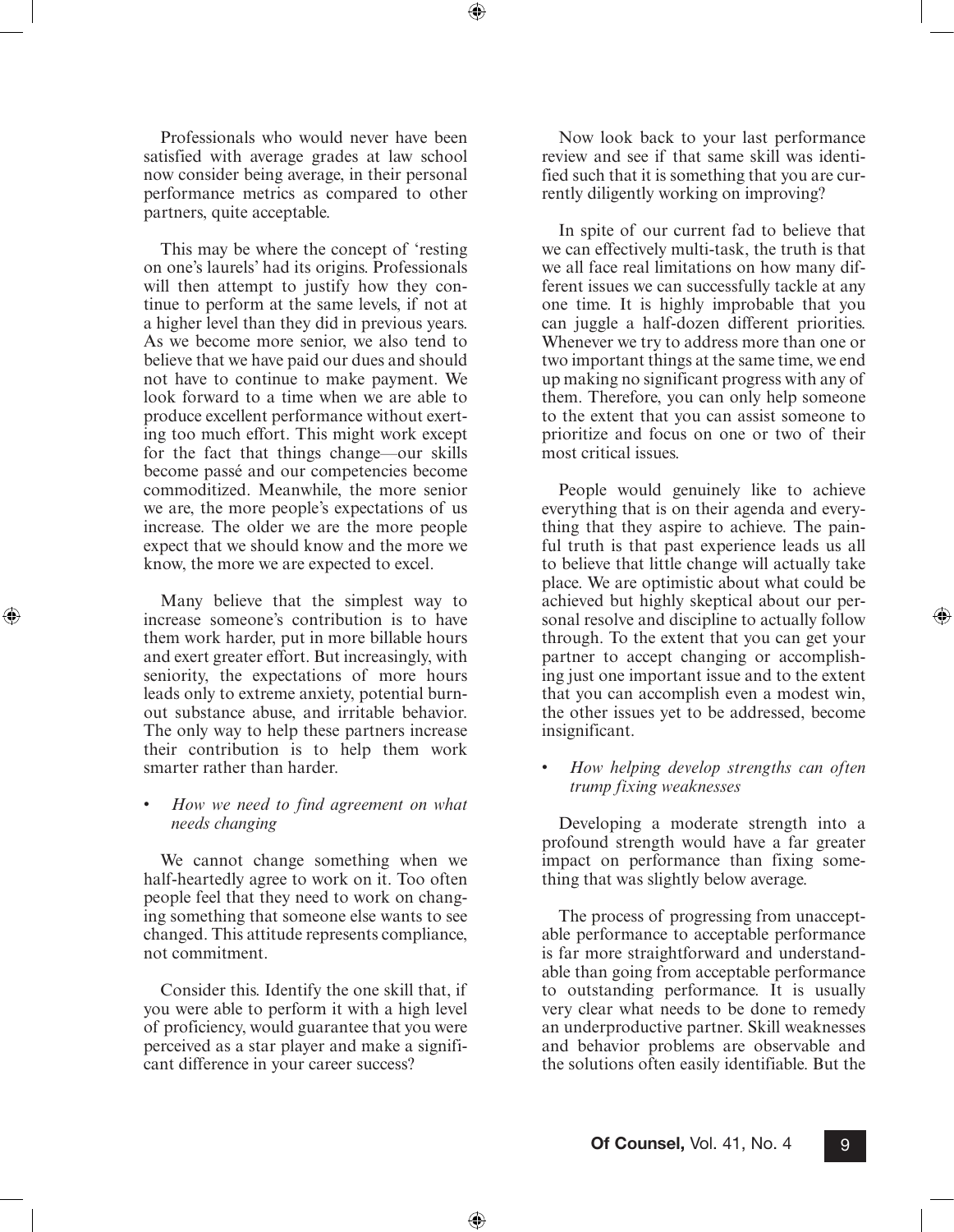process of gravitating to outstanding performance is a lot harder to quantify.

Imagine if we were to make a list of the most important skills, areas of knowledge and activities that any practice group leader should engage in. Imagine then that we classify our list into three categories—critical, necessary, and nonessential. Now imagine that have all of the partners in your firm rate all of the group leaders based on this model.

Research shows that highly rated leaders are excellent at a few things and good or average at most other things. Meanwhile, profiles of the lowest rated leaders do not show them to be terrible at anything. Their profiles only point to below acceptable scores in one or two, albeit, critical areas. The poor showing of these leaders has tarred them with a negative performance rating on other skill areas.

The question then becomes if you only did one or two things exceptionally well, which

⊕

one or two things would make the biggest difference or have the most significant impact on the way those partners in your practice group perceive your contribution. ■

 $\bigoplus$ 

## —Patrick J. McKenna

⊕

*Patrick J. McKenna is an internationally recognized author, lecturer, strategist, and seasoned advisor to the leaders of premier law firms; having had the honor of working with at least one of the largest firms in over a dozen different countries. He is author/co-author of twelve books most notably his international business best seller, First Among Equals, currently in its seventh printing and translated into nine languages. His most recent work,* Industry Specialization: Making Competitors Irrelevant *(Legal Business World Publishing, 2022) provides in-depth guidance on organizing your firm with an industry focus. Patrick is the recipient of an "Honorary Fellowship" from Leaders Excellence of Harvard Square. Reach him at: [patrick@patrickmckenna.com](mailto:patrick@patrickmckenna.com)*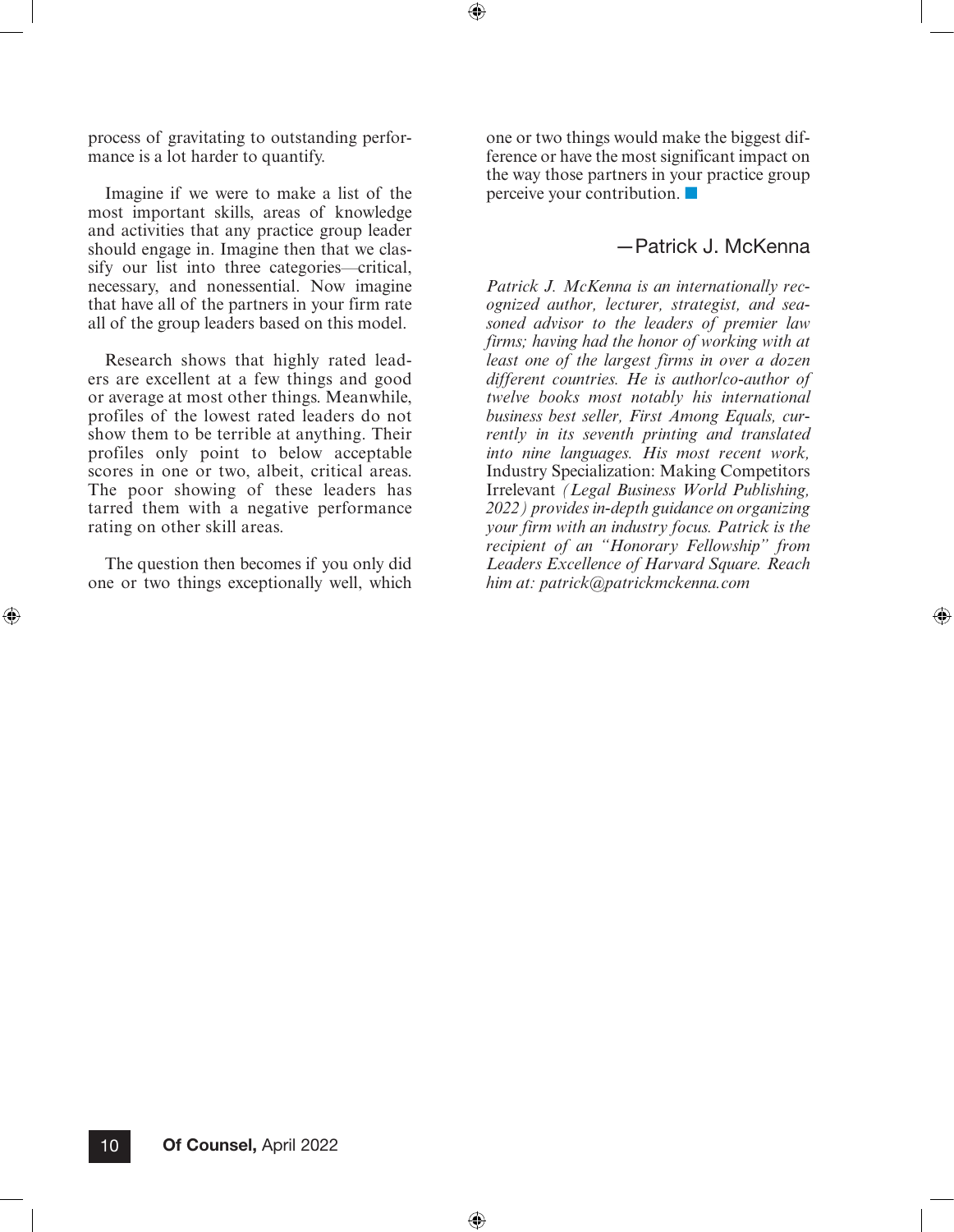## <span id="page-10-0"></span>**Keeping Clients While Managing Extraordinary Change**

⊕

Keeping clients when your firm is changing is a tricky business and involves a lot of reassurance—not just for them, but for you. I vividly remember interviewing a client about his relationship with his law firm, my client. While he was very satisfied with the firm's work and the people doing it, he moved quickly on to his top concern. Unbeknown to me but known by him, the senior partner who served as the primary point of contact was dying of cancer. The client said to me, "I feel terrible about it … but what is going to happen to me?"

Even when there are great lawyer-client relationships, clients are concerned about their own interests. They notice when senior lawyers start spending more time at their condos down south, or when younger lawyers come and go on their work and invoices.

Any number of events can create a potential challenge to retaining a client, including:

- The departure of a lawyer
- A change in company ownership
- The death of a lawyer

⊕

• A change in company leadership

In general, law firms do a poor job of establishing the kind of institutional relationship that binds a client to the firm. In some cases, it's because of ego or compensation; in some cases, the nature of the lawyer-client relationship can't be replicated. And in some cases, it's a lack of confidence in colleagues. While you can't guarantee that clients will connect with new firm contacts (or vice versa), you can do many things to make planned or unplanned transitions go more smoothly.

In the event of an unexpected change, here are some smart steps to take:

• Have the managing partner or client relationship partner contact the client immediately to establish that the client is a

priority. The goal is to reassure the client that everything is being handled and that people are familiar with the client's issues. Offer to meet with or talk to the client to review the relationship and plans for the future.

- Ask what information would be helpful. For example, a new client decision-maker might benefit from a list of matters in progress.
- Set up methods to introduce new contacts at the company or the law firm. This could be done through face-to-face meetings, Zoom, or telephone calls.
- Provide a client team chart. This document, with pictures of assigned firm personnel, their roles and responsibilities (e.g., geographic coverage or substantive expertise) and contact information, will make it easy for clients to learn about and access their firm contacts.

Once you take these immediate actions, you can move into a planning phase. In many cases, it is apparent from a senior lawyer's age or years of experience that, at some point, a transition will need to be made. While it can be difficult to broach, the sooner succession plans are made, the better; clients need time to digest the changes and become comfortable with the proposed arrangements.

⊕

How can you facilitate an institutional bond?

- **Look at all the existing and potential points of contact with the client and make assignments for relationship development.** This could include LAA's, paralegals, and other staff members as well as lawyers.
- **Determine the appropriate lieutenant(s) who will be groomed to take over responsibility for the client.** In some cases, the selection will be driven by substantive skills; in others, personality may be key. The proposed successors should be phased in through communications,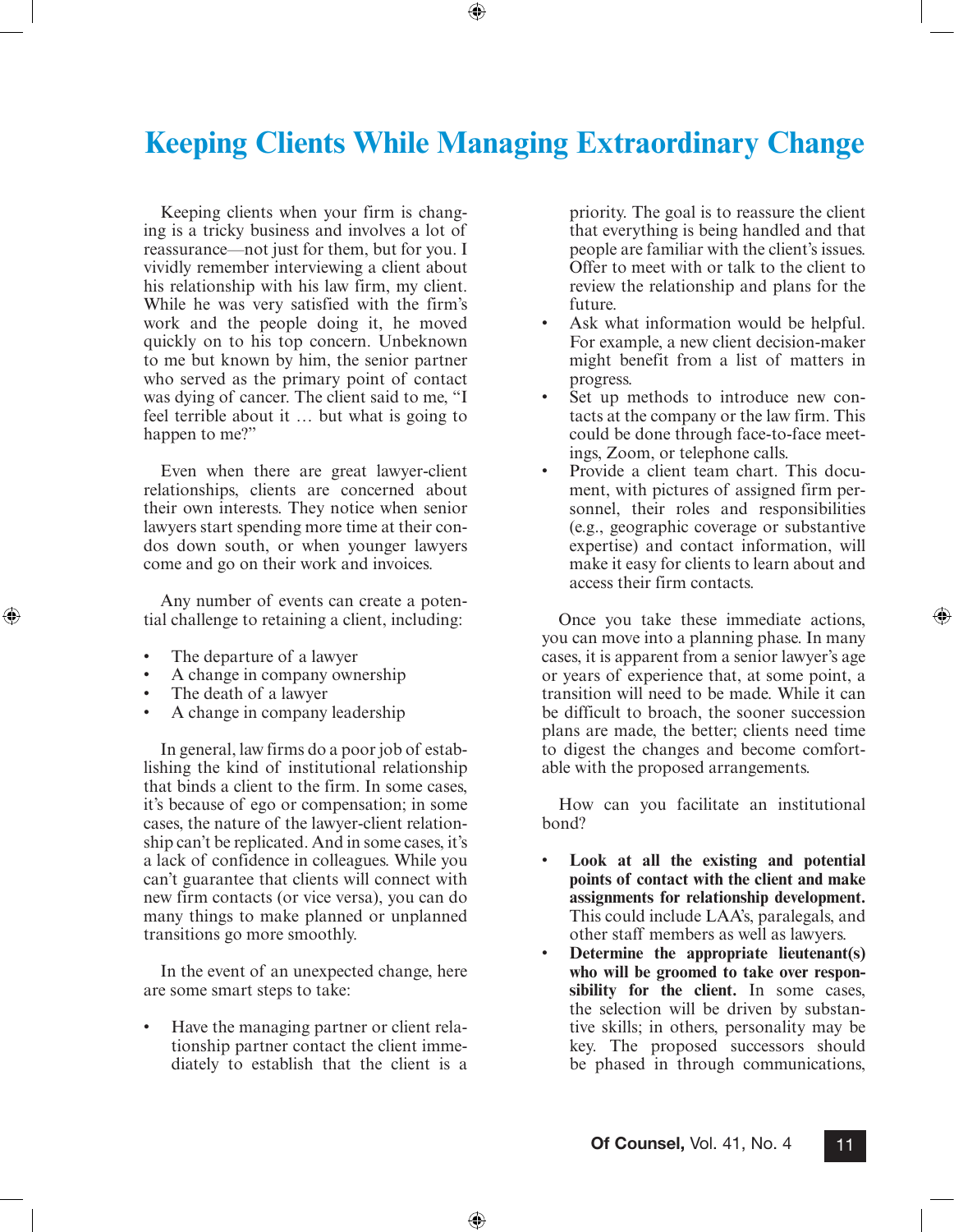matter oversight, billing, and relationship building.

- **Communicate the transition plan to the client.** This includes who was selected for the relationship and why. (This is another good place for a client team chart.)
- **Allow the team to be visible to clients.** The primary attorney should promote interaction between client representatives and team members to develop a level of comfort and trust. This could include having file reviews or relationship meetings, including team members on calls and emails, visiting the client with the team, having lawyers provide client seminars or training in their areas of expertise, planning social activities and "meet and greets" or even working on community service projects together.
- **Plan specific ramp-up activities for firm representatives new to the client relationship** (e.g., attending client training sessions, attending pipeline meetings with the client, taking a tour, etc.).
- Ask for the client's feedback. As things progress and others get more entrenched in the relationship, it's important to let the client provide input on the transition. For example, here is a comment from one client about the firm's suggested new point person: *"From a succession standpoint, there's an issue: No one yet fits the bill. [Lawyer B] thinks he will do this, but he hasn't earned my trust to the extent [Lawyer A] has. They need to know this."*

 $\textcircled{\scriptsize{*}}$ 

I don't know how often people get hit by busses but clients talk about it a lot—"What would happen if [lawyer] gets hit by a bus?" While you may never be able to duplicate the original relationship, others in the firm can offer many positives, from different ways of looking at things to a new level of appreciation for the client.

 $\textcircled{\scriptsize{+}}$ 

⊕

Whatever the transition plan, the key to retaining clients is to start sooner rather than later. ■

### —Sally J. Schmidt

⊕

Reprinted by permission of Attorney At Work.

*Sally Schmidt, President of Schmidt Marketing, Inc., helps lawyers and law firms grow their practices. She was a founder and the first President of the Legal Marketing Association, is a Fellow of the College of Law Practice Management and was one of the first inductees to LMA's Hall of Fame. Known for her practical advice, she is the author of two books, "Marketing the Law Firm: Business Development Techniques" and "Business Development for Lawyers: Strategies for Getting and Keeping Clients." Follow her @SallySchmidt.*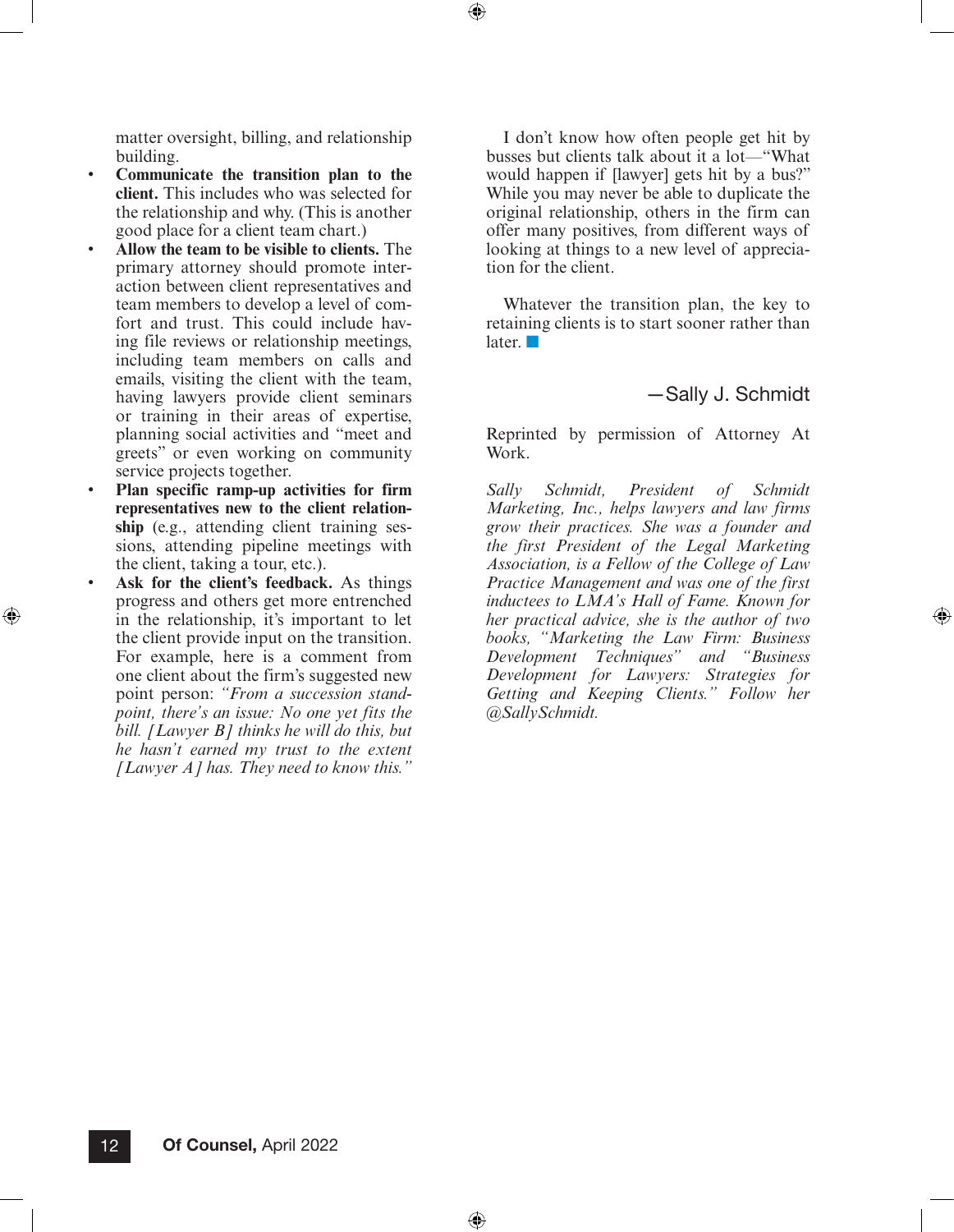## *Cannabis Law*

⊕

#### *Continued from page 2*

⊕

a hit and black-market distribution will continue to encroach.

"Unfortunately, the illicit market (at least in California) is significantly undercutting the ability of legitimate cannabis owners from fairly competing in the marketplace," according to written answers submitted to *Of Counsel* by Jonathan Hyman and Jonathan Menkes, co-chairs of the CBD and legal cannabis group at Irvine, California's Knobbe Martens. "Until regulators step in to curtail the illicit market, I don't think very many of the legal players will be able to compete for much longer."

Despite the industry's strong market and the robust business it's generating for lawyers—many of those operating inside this sector feel a sense of uncertainty and frustration at the failure of nationwide legalization efforts, says Stan Jutkowitz, the leader of the cannabis law team at Chicagobased Seyfarth Shaw, which has 50-plus attorneys serving marijuana-industry clients. That legislative inability and other factors also breed resignation across the industry and carry an impact on investments and pricing.

"Much of the industry appears to be reconciled to the fact that cannabis will not be legalized at the federal level in the short term," Jutkowitz says. "Congress has not been able to pass legislation legalizing cannabis nor has Congress been able to provide a safe harbor for cannabis banking, despite the fact there's a bill that would do just that. The SAFE Banking Act has been passed by the House five times [only to stumble in the Senate]. Also, equity investment in cannabis companies has slowed and the price of product remains volatile."

## M&As, Rural Growth, and **Enthusiasm**

The consolidation craze that has run rampant across many economic sectors, including the legal profession, of course, has also affected the cannabis industry. Many larger companies see lucrative opportunities and swoop in to acquire smaller businesses. This is fueling legal work in many areas of law.

"Lawyers across the firm are servicing our cannabis clients, including our corporate, real estate, intellectual property, finance, tax, litigation, and M&A practice groups," says Hanson Bridgett's Storper. "The M&A market in particular is very hot right now."

But those players in the M&A market encounter difficulties too. "In corporate transactions, one of the most important takeaways for cannabis businesses is to be prepared for longer-than-expected delays in regulatory approvals that can create challenges in daily operations, financing arrangements, and business planning," says Andrew Gabriel, who chairs the business entities & transactions department as well as the real estate and land use team at Nevada's McDonald Carano.

⊕

Attorneys at McDonald Carano, which has offices in Las Vegas and Reno, have been serving clients in the marijuana business for several years (medical pot has been legal since 2000 and recreational cannabis since January 2017). And it was one of the early firms to launch an official cannabis law practice group,

Gabriel says national legalization will also boost mergers, acquisitions, and other deals. "If federal law changes to make cannabis legal, U.S. public companies and banks will be encouraged to dive in, creating a flurry of transactional activity," he says.

Not surprisingly, Nevada's marijuanaindustry growth has centered in urban areas. But that's changing as rural counties are beginning to embrace cannabis businesses and the revenue they generate.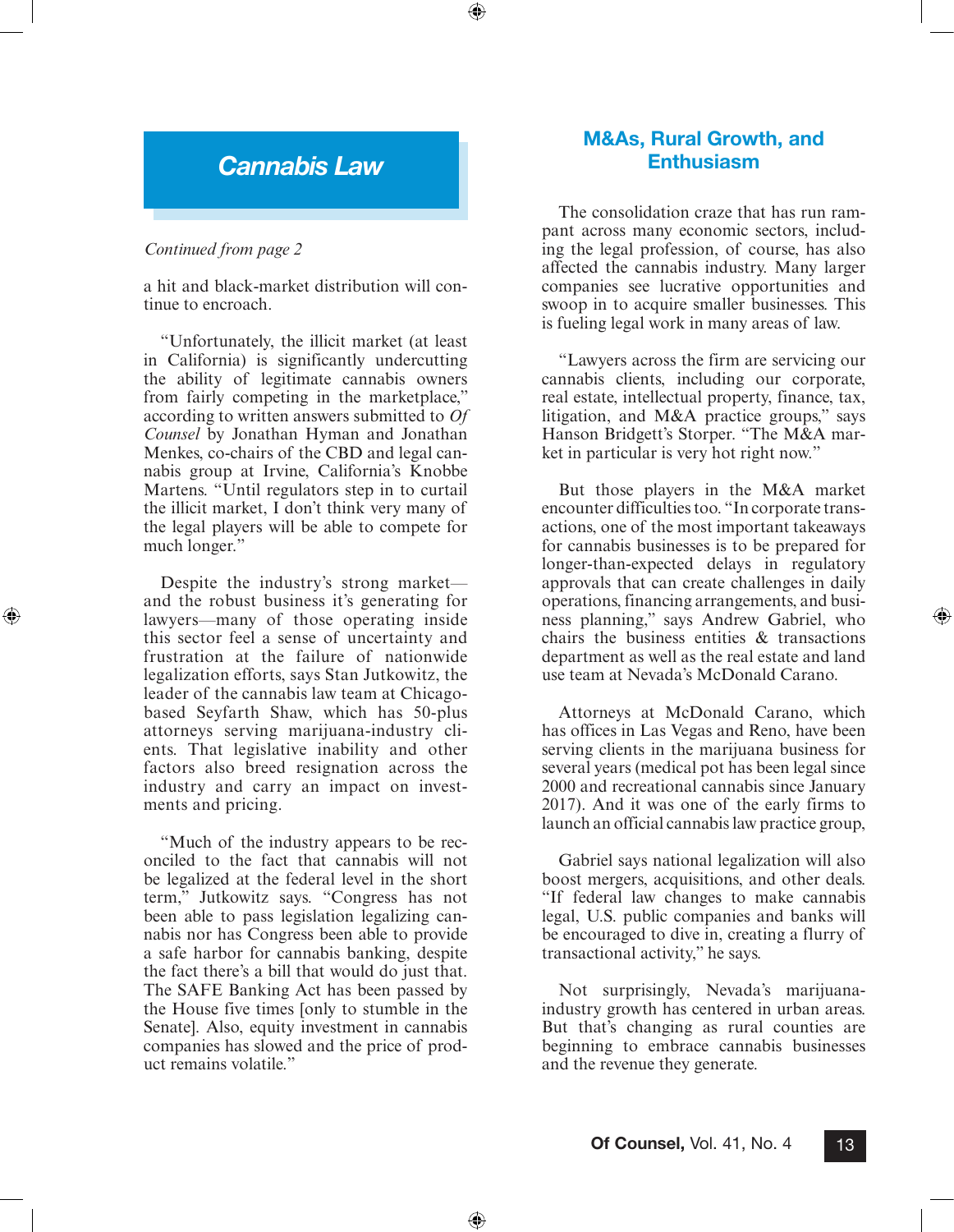$\textcircled{\scriptsize{+}}$ 

⊕

"The state has issued more than 700 medical and recreational cannabis licenses, but most are in the main population centers of Clark and Washoe counties," Dennis Gutwald, Gabriel's partner at McDonald Carano, who practices in the firm's gaming and administrative law group. "Several oncehesitant rural counties that previously issued local cannabis moratoriums are now interested in diversifying their local economies by bringing cannabis-driven economic benefits to their communities**."**

The same sort of acceptance and embrace in rural communities is not limited to Nevada. "I've got friends and associates in California, Oregon, and other states where pot's legal, and they say a lot of residents in small towns are lighting up and digesting edibles often these days, and the business people see greenbacks in the green, leafy substance," says an East Coast law firm consultant. "Entrepreneurs find it all very exciting – as do several of the cannabis law attorneys I counsel."

Several of the lawyers *Of Counsel* contacted for this article expressed enthusiasm about practicing in the cannabis law arena. They called the industry "dynamic" with "potentially meteoric growth opportunities"

⊕

and legal issues they find "intellectually challenging" and "changing almost daily."

Ackerman's Robbins puts it this way: "I have been practicing in law almost 30 years, the last several of which have been devoted almost exclusively to cannabis. It's extremely invigorating and rewarding to be able to help shape a new industry and the laws regulating that industry. This is something I have not experienced in the past."

### More to Come

Because this economic sector and the work it creates for attorneys is so "dynamic," there's more to report and this article can only cover so much in the space allotted. Consequently, for the first time ever in examining a particular legal area, *Of Counsel* has split this practice area portrait into two parts. Look for more in our May issue with additional insight on a range of cannabis law topics offered by the same sources in this article and others. ■

—Steven T. Taylor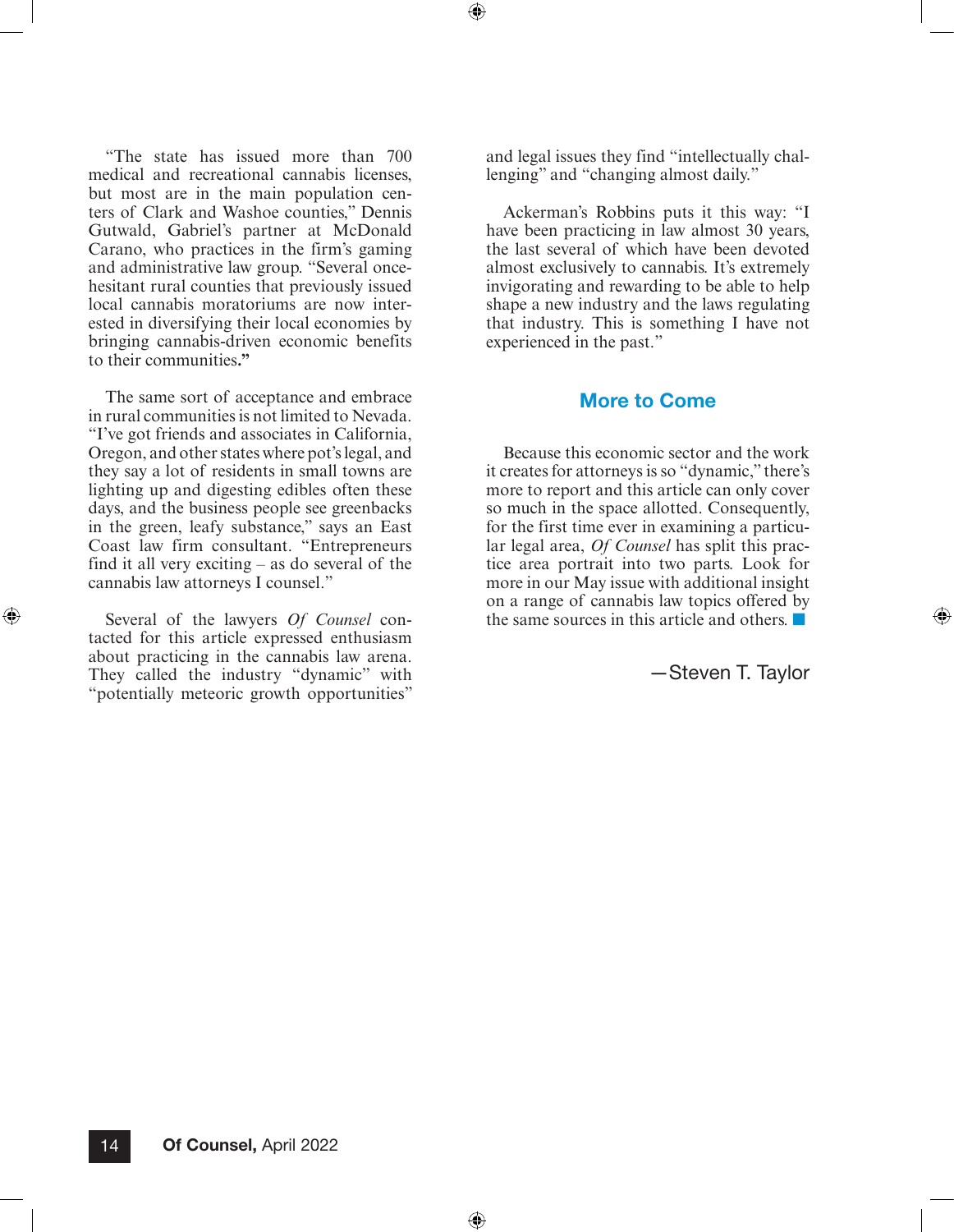## *Of Counsel* Profile

⊕

#### *Continued from page 20*

⊕

practice, the state of the bankruptcy area, and other topics. What follows is that edited interview.

*Of Counsel:* What made you want to become a lawyer?

**Scott Lepene:** All lawyers have their own stories to tell in terms of how they matriculated into the law. For me it was a jagged route, to a certain degree. I didn't initially go to college as an undergrad with the thought of, *Okay, I'm going to be an attorney.* I was a broadcast journalism major in college, and that experience really helped shape me and played a role in my development as an attorney. After graduating from college, I worked as a sports anchor/sports reporter at an ABC affiliate in Beckley, West Virginia.

I learned a lot in my time in broadcasting. I only did it for a few years, but in a lot of respects the law and broadcast journalism are similar in that you have to learn to think on your feet. You certainly have to demonstrate strong interpersonal communication skills. You have to appear confident, and you're going to go up to people you don't know and advocate positions. Of course, you need to communicate clearly to your viewers and listeners from a broadcast perspective. To a degree, I think that mirrors what's expected of you when you're advocating a position and representing clients in the courtroom.

*OC:* That's interesting, Scott. What did you do after your sports broadcasting job?

**SL:** I'd always thought in the back of my mind that the legal profession was certainly an avenue that I would consider going down when I felt like it was the right time. And, I'd also note, that I have a father who's in the

⊕

legal industry, and he's actually still a partner here at Thompson Hine. He's had a profound impact on my life. He and I still have the opportunity to practice together. We're in the same restructuring group, and certainly that had an impact, not only in terms of the value in having a law degree, but also specializing in an area. That was something I wanted to do rather than being a generalist. I obviously gravitated toward restructuring.

But what I learned in broadcasting, as I mentioned, really did play an important role in my evolution as an attorney. It helps provide me with a don't-be-afraid-to-fail mentality that I have applied to my approach in serving clients and client contacts. It certainly has helped me in the courtroom.

In addition to that, [in both professions] you're going to approach people that you may not know. You don't necessarily put people up on a pedestal, similarly to speaking to a celebrity, for example. I never thought about, *Oh, I'm interviewing Jerry West or Kareem Abdul-Jabbar*—or any other big names that I came across in my broadcasting time. I knew it was just another person. So when I speak to a client or try to bring in work for the firm, I take that approach: He or she is just another person. I'm always thinking about ways to discuss our firm and to tell our client or prospect about Thompson Hine and how we can essentially provide value. I tell them about Thompson Hine and our story, because we've got a great story to tell.

⊕

*OC:* What's really important and gratifying to you in practicing law? What comes to mind?

**SL:** It's incredibly satisfying to me when I've earned the trust of a client—when I've done a very good job and gained that client's trust. It's satisfying when they give you a call back and say, "I want to continue to work with you." That really hits home to me, and it's something I truly focus on when selling our firm and when taking on an opportunity. And, I want to have that client relationship in a better spot when I'm done on a matter than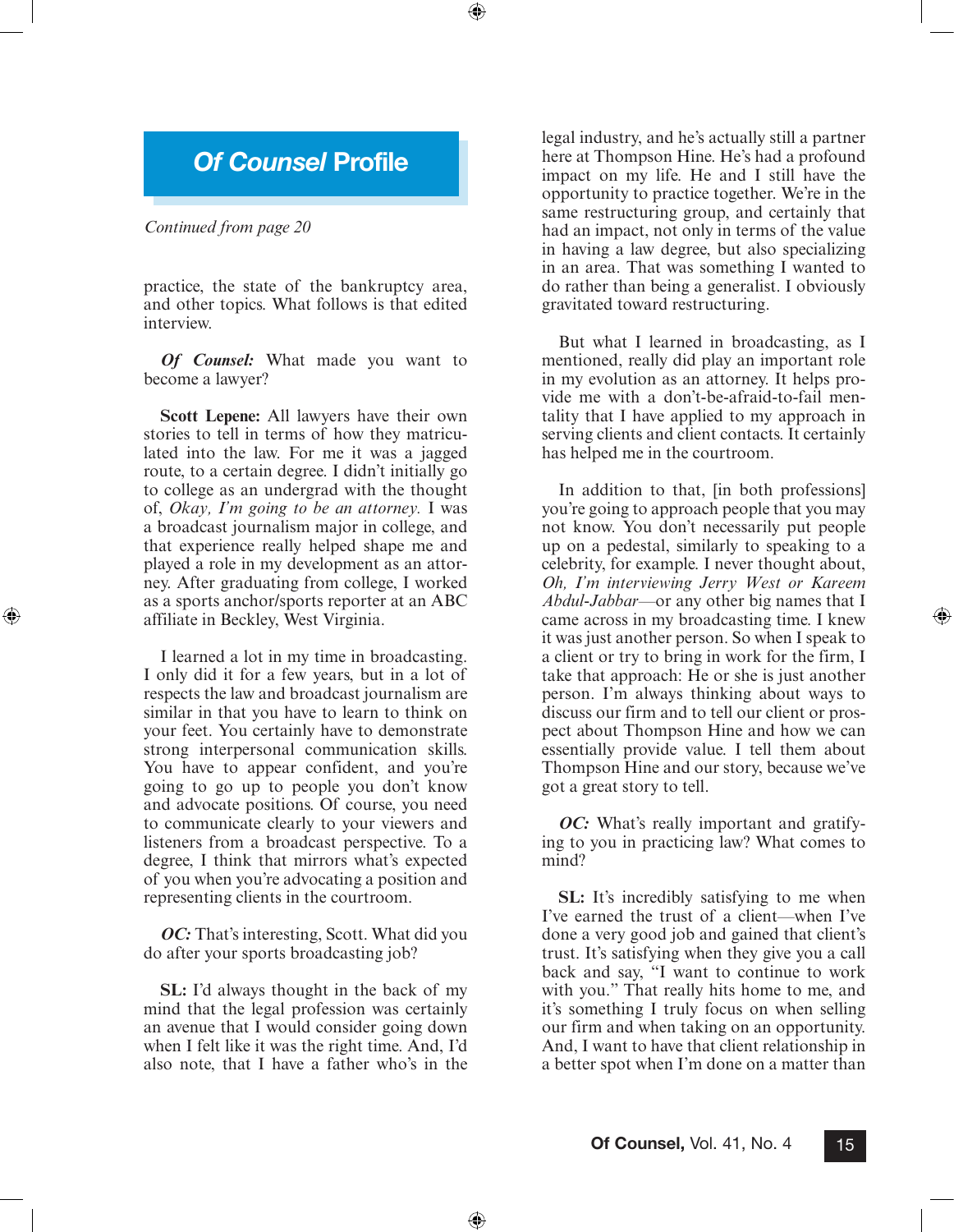⊕

when I started on it. That's very important to me.

### No Pandemic Bankruptcy Boom

*OC:* A couple years ago it looked like bankruptcy was going to be soaring, and all of you guys and gals would be super busy in more traditional bankruptcy matters. Fortunately for the business community, there weren't as many bankruptcies as we'd thought. What has kept you and your team busy?

**SL:** I remember being in New York on Monday, March the  $9<sup>th</sup>$ , 2020, and I was staying at the same hotel that I was in two months earlier in January. I went down to work out. It was early in the morning. In January, I couldn't find a workout machine to use because it was packed. In March, two months later, I was in the same exact workout room, at the same exact time of day, and there were two other people in the entire workout room. It demonstrated to me that we were in for a completely different ballgame. I remember ending my trip a day short. We hit March, and the world pressed timeout.

⊕

If you recall, from March until June, we didn't know what was going on and the whole industry just stopped. I recall at that time my corporate partners we're reaching out to me and asking me whether I could jump on board calls and advise board members about what they could do regarding drawing down on lines of credit and so forth. Because at that point there was no Paycheck Protection Program at that point, and people were thinking, *We need cash, and we need to sit on as much cash and be as liquid as we possibly can to get through this*. That was really the focus: Cash is king. Stockpile your cash, sit on that cash, so you can survive this period. And that's what we were advising at that time.

Aside from that, there was very little bankruptcy activity. But, as you recall, virtually every practice area in the third and fourth quarter of 2020 became very busy. Everybody

wanted to make up for the lost ground they experienced in the first two quarters and a half of 2020. We thought that this thing was really going to spiral, because we were busy in the third and fourth quarters, and as went into 2021 we thought we'd be equally as busy. But then the PPP money came, and again and again.

And so we saw a downturn in the bankruptcy work, but we as a group have always been able to stay above the fray and remain steady. We were fairly busy throughout 2021 largely because, for me personally, I do alternatives to bankruptcy. Although the number of bankruptcy filings may have gone down alternatives to bankruptcy, primarily assignments for the benefit of creditors, is essentially a more efficient and cheaper option to a bankruptcy. Not every insolvent situation is a great candidate for the assignment for the benefit of creditors, but I was fortunate this past year to have a couple of matters matriculate from that perspective.

And one of the things that I have with my practice, and being self-sustaining, is [my bankruptcy/restructuring group) and I are able to generate work for others. We're able to help create corporate work and real estate work as well as for other practice areas that can open up opportunities for our firm. And that's something I champion and why I'm constantly selling our firm first as opposed to just only my capability as an attorney.

⊕

### Ramping Up

*OC*: So an emphasis on cross-selling is very important to you and the firm?

Yes, and through my various client contacts throughout the country, I've been able to maintain a good flow of my own work as well. As I sit here today in 2022, during this past week or week and a half I've seen a real uptick in opportunities. In talking with clients, I know that there is at least one likely bankruptcy that I'm going to be involved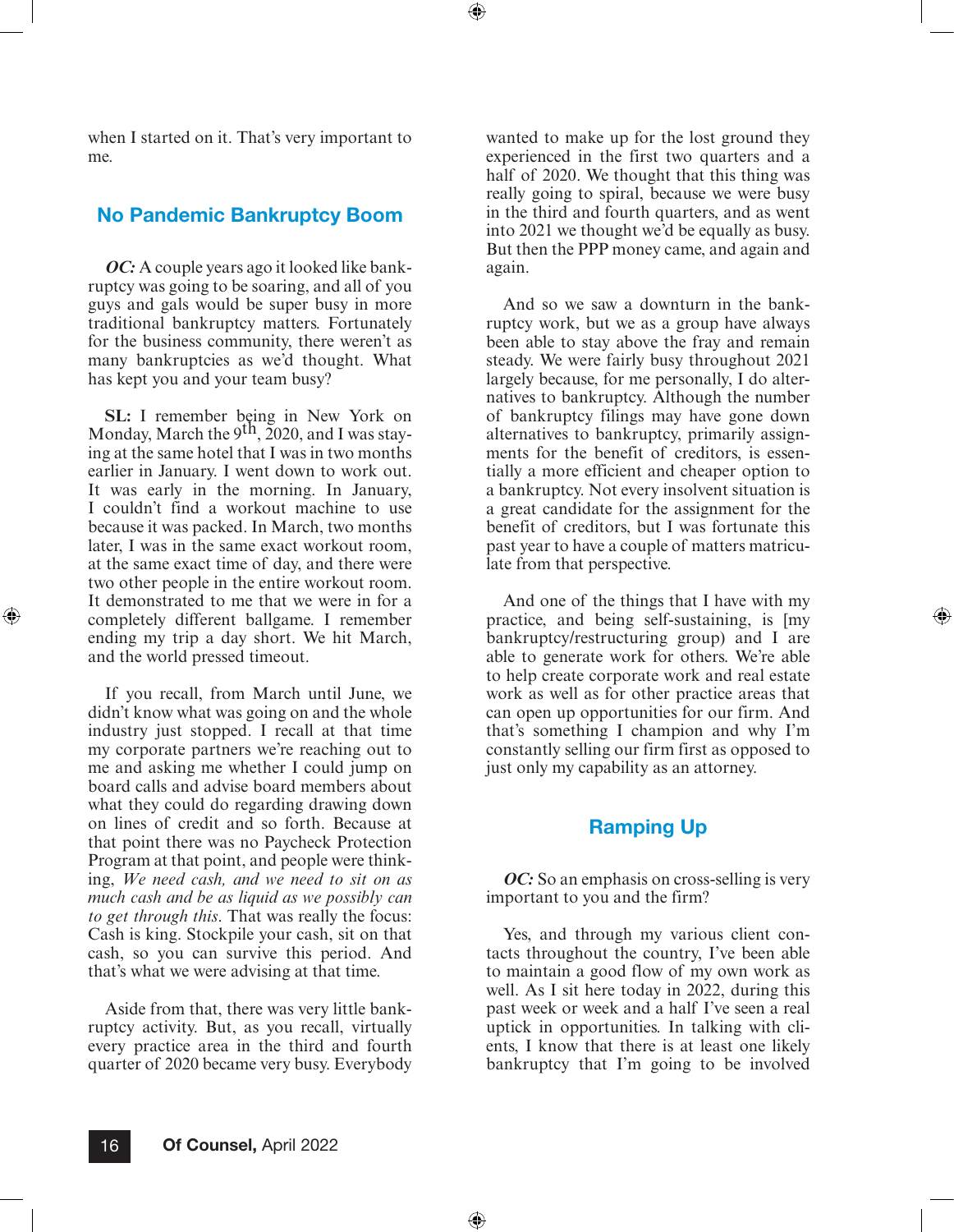⊕

with and another one that may be filing. And then there are other assignments for the benefit of creditors' opportunities that are essentially just hitting as I'm talking to you. So I suspect that as we climb out of the first quarter of 2022, and as this year continues forward, we're going to see a lot more activity in the restructuring world, primarily because we've got inflation on the rise, and we've got an increase in interest rates.

One other thing that I would mention is that prior to the pandemic you had a number of companies in a variety of different industries, with retail being one of them that immediately comes to mind, that were struggling. These companies were essentially going to tap out prior to the pandemic. And then they were propped up by the PPP money, which kept them afloat for basically two years. But now the PPP money is done. Those companies are going to run out of that additional cash that was made available to them, and they're going to reach an end game.

The fundamentals of a particular company being the same as those that were around two years ago are probably even more heightened given all of the inflationary issues and what we're dealing with in a post-pandemic world. These companies are not going to make it. I think that, from a lender perspective, these lenders who were essentially kicking the can down the road are now going to see a higher degree of their creditors make their way into workouts with the rise in interest rates. There's going to certainly be more volatility, which will result in more restructuring work.

⊕

*OC:* You've talked about adding value in a couple of different contexts. How do you and the team that you work with add value to your clients in a world that's so distressed right now? What do you say in pitches and what do you deliver?

**SL:** That's a great question. Value to me can be provided to a client or client contact in a number of different ways. But, most importantly, in order to provide value, you have to listen. You have to listen to what needs the

client is articulating. But there are a number of different ways to provide value. Certainly it can be done by doing a great job. Everybody knows that, that by doing a great job, you're going to provide value. But it may just be in the form of an introduction. It may be in the form of a presentation. We have a saying at our firm "We will know your business." When we know our clients, we know what our clients need, and we learn what our clients need by listening. That's how we can provide value.

#### Rise of the Rapid Response

*OC:* You talked about what you like about the profession: Building trust and long-term relationships with clients. What about the flip side? What is it that you don't like about the legal profession?

**SL:** In talking with others who have been in the business for a very long time, I think the practice of law has changed in several ways. For example, before the advent of the internet and email, lawyers had the opportunity to tackle a project, think about it, and really formulate a strongly themed response, if necessary. In other words, you could be asked to do something and immediacy would not necessarily mean 15 minutes or a half hour. You would have the opportunity to really think.

⊕

In the society we have today, it is a *now-nownow* mentality. And while we certainly want to be able to provide immediate responses, one of the things about the law is that it requires you to think. It's not something where you can immediately come up with an answer right off the cuff. Well, sometimes you can.

But there are other times where it takes time to formulate an appropriate response. And, while we always want to be incredibly responsive to our clients and get them answers as quickly as possible, the immediacy of today's environment, where we are today, is sort of counterintuitive. The ability to provide a great response, a great answer to a client, in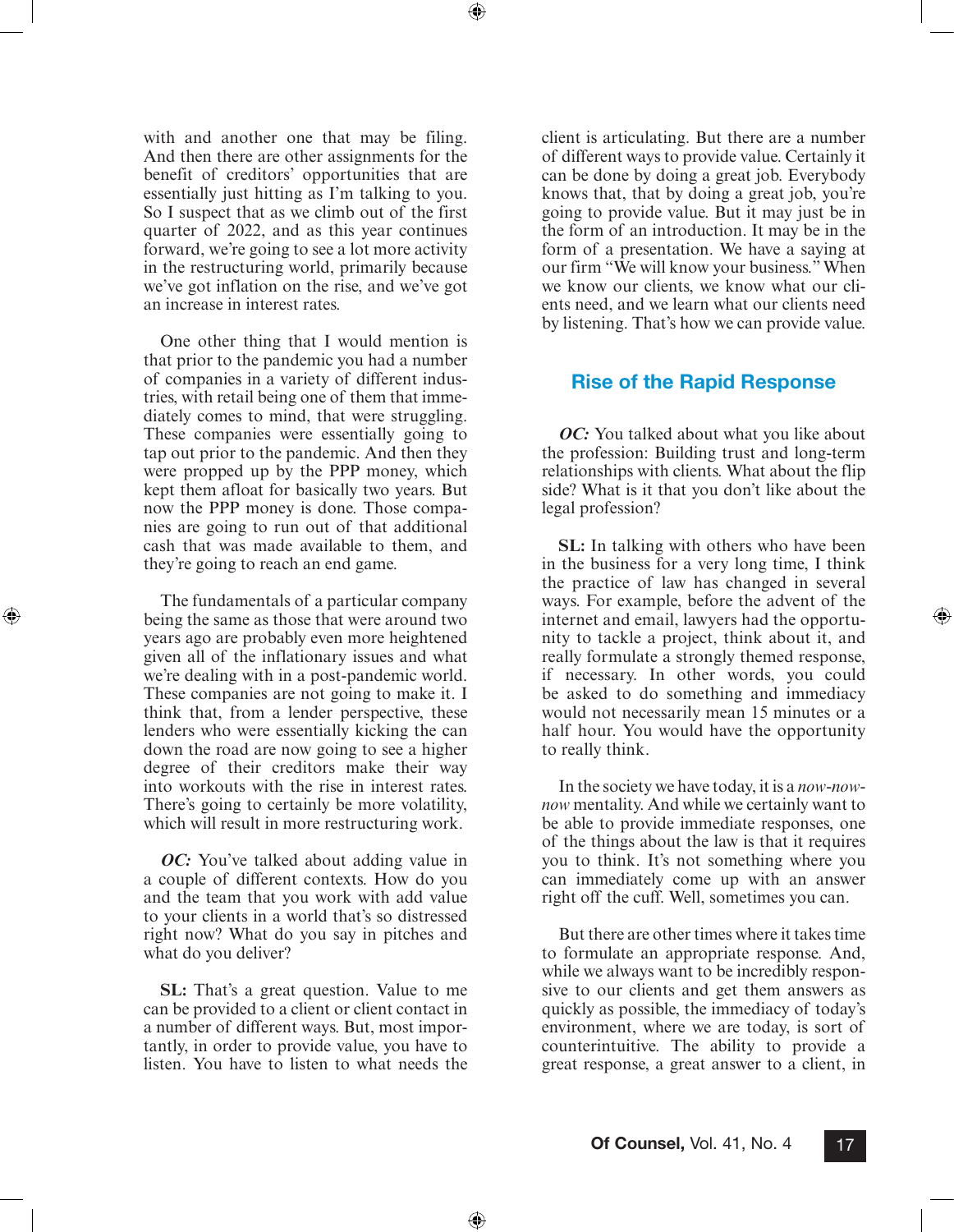such a short period of time runs counter to [the practice of law]—to a certain extent.

Now, in terms of being responsive but having a little bit more time to get back to a client, one of the things that I always tell our folks here at the firm is that if a client sends you an email saying, "Can you help me with this?" it doesn't mean you go radio silent. You have to be responsive. So you may say to the client: "I got your email. Let me look at this and get back to you." That buys you time to come up with a well-researched and wellreasoned response, as opposed to giving that immediate answer. Responsiveness is something that's incredibly important.

*OC*: So it seems you and your colleagues are going to get very busy. Do you expect that you'll be hiring more restructuring and bankruptcy attorneys for your group, and if so what do you look for in a candidate besides he or she being smart and checking all the other boxes?

**SL:** I certainly think that there's going to be a need for hiring more folks. I also think that one of the hallmarks of our firm is the importance of diversity. We're obviously

⊕

going to be focused on hiring really good, capable people, and we can certainly achieve that. But in doing so, diversity is important, and it's imperative that we adhere to that. That's part of our firm makeup. That's an important piece of what we're going to be looking to accomplish.

 $\textcircled{\scriptsize{+}}$ 

⊕

In addition, though, when we talk to associates, I really focus on asking myself: "Is this someone who is a team player? Is this someone that I'm going to be comfortable going into a conference room and running through arguments and working together to come up with a strong work product?" That's what I ask myself when I interview someone. And, I'm sure my colleagues feel the same way: We want to hire someone who is smart, personable, and confident.

*OC*: I like what you said, which essentially was: We, as a team, can accomplish great stuff.

**SL:** Yes, across the firm, we're all very team-oriented. That's important to us. ■

—Steven T. Taylor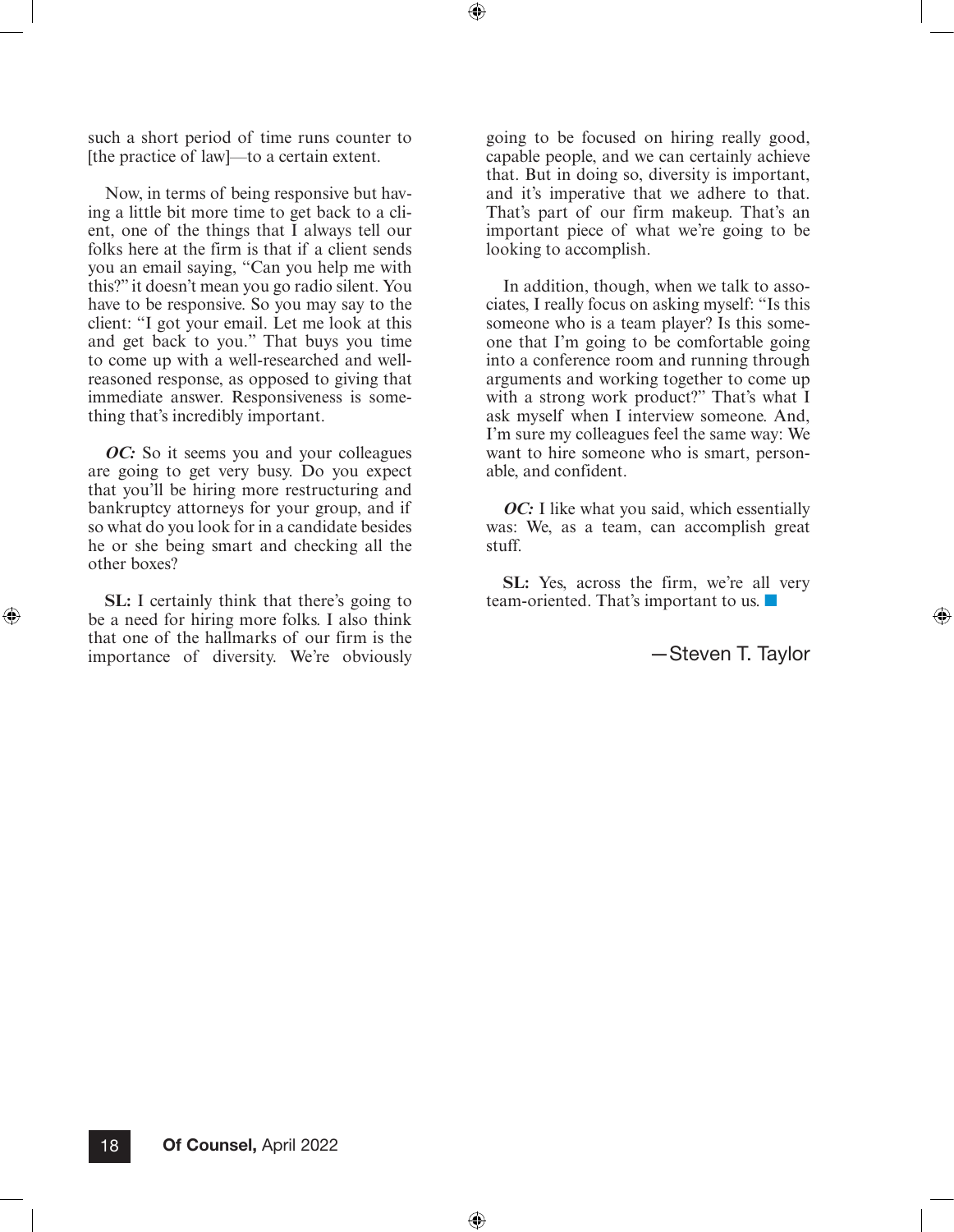# **VitalLaw™** Analysis that grounds you. Excellence that elevates you.

When fast, in-depth research is essential, VitalLaw is indispensable. Powered by Wolters Kluwer's world-class analysis, VitalLaw's intuitive research platform gives you the depth you need for the actionable insights you want. With solutions that enrich the entire legal process, VitalLaw enables you to more effectively advise your clients.

 $\bigoplus$ 

### Win more cases and clients

### **Faster answers**

⊕

- Move further faster with the most comprehensive, leading editorial analysis and data visualization
- Answer hard questions and streamline your success
- Save time without sacrificing accuracy

### **Better outcomes**

- Obtain actionable insights
- Craft legal strategies elevated by excellence

⊕

• Enjoy the resources needed to increase profitability

## Deeper insights

- Benefit from attorney-written and expert-curated analysis
- Take advantage of over 100 years of editorial excellence
- Read expert content drawn from over 1,200 practitioners and 99 Am Law 100 firms